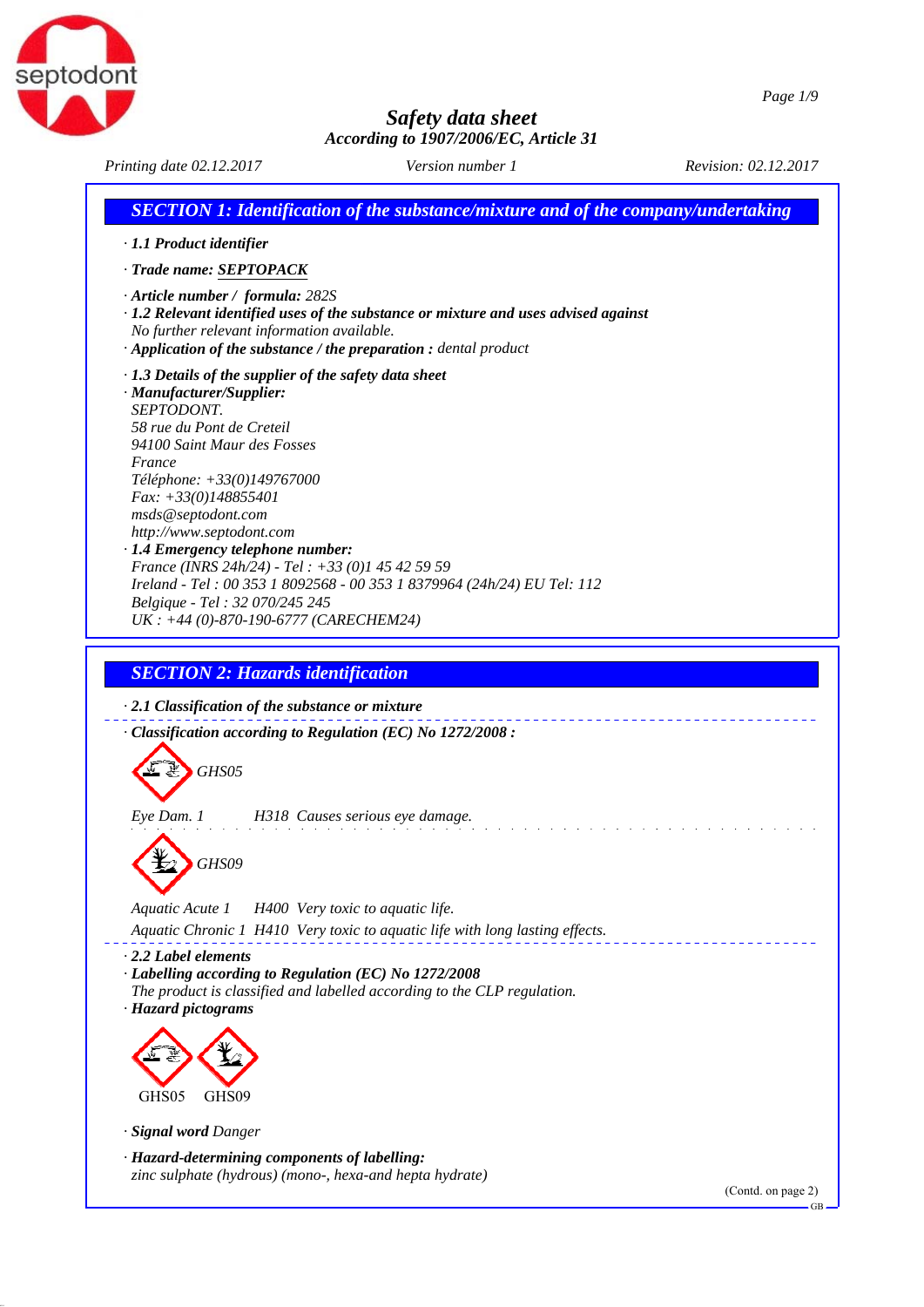



*Printing date 02.12.2017 Revision: 02.12.2017 Version number 1*

*Trade name: SEPTOPACK*

|                            |                                                                                                                                                    | (Cond. of page 1) |
|----------------------------|----------------------------------------------------------------------------------------------------------------------------------------------------|-------------------|
| · Hazard statements        |                                                                                                                                                    |                   |
|                            | H318 Causes serious eye damage.                                                                                                                    |                   |
|                            | H410 Very toxic to aquatic life with long lasting effects.                                                                                         |                   |
| · Precautionary statements |                                                                                                                                                    |                   |
| P <sub>264</sub>           | Wash hands thoroughly after handling.                                                                                                              |                   |
| P <sub>273</sub>           | Avoid release to the environment.                                                                                                                  |                   |
| P <sub>280</sub>           | Wear eye protection / face protection.                                                                                                             |                   |
|                            | P305+P351+P338 IF IN EYES: Rinse cautiously with water for several minutes. Remove contact lenses, if<br>present and easy to do. Continue rinsing. |                   |
| <i>P501</i>                | Dispose of contents/container in accordance with local/regional/national/international<br>regulations.                                             |                   |
| $2.0$ thou haranda         |                                                                                                                                                    |                   |

## *· 2.3 Other hazards*

- *· Results of PBT and vPvB assessment*
- *· PBT: Not applicable.*
- *· vPvB: Not applicable.*

## *SECTION 3: Composition/information on ingredients*

#### *· 3.2 Chemical characterisation: Mixtures*

*· Description: Mixture: consisting of the following components.*

| $\cdot$ Dangerous components:                                                                                                     |                                                                                                                                                        |             |
|-----------------------------------------------------------------------------------------------------------------------------------|--------------------------------------------------------------------------------------------------------------------------------------------------------|-------------|
| $CAS: 1314-13-2$<br>$EINECS: 215-222-5$<br>Index number: 030-013-00-7<br>RTECS: <i>ZH 4810000</i><br>Reg.nr.: 01-2119463881-32    | zinc oxide<br><sup>4</sup> Aquatic Acute 1, H400; Aquatic Chronic 1, H410                                                                              | $25 - 50\%$ |
| $CAS: 7446-19-7$<br>EINECS: 231-793-3<br>Index number: 030-006-00-9<br><i>RTECS: ZH 5300000</i><br>Reg.nr.: 01-2119474684-27-XXXX | zinc sulphate (hydrous) (mono-, hexa-and hepta hydrate)<br><i>Eye Dam. 1, H318; Aquatic Acute 1, H400; Aquatic Chronic 1, H410; Chate Tox. 4, H302</i> | $5 - 10\%$  |

*· SVHC No*

*· Additional information: For the wording of the listed risk phrases, refer to section 16.*

#### *SECTION 4: First aid measures*

- *· 4.1 Description of first aid measures*
- *· After excessive inhalation: Provide fresh air; consult a doctor in case of medical complaints.*
- *· After skin contact: Generally the product does not irritate the skin.*
- *· After eye contact:*
- *Rinse opened eye for several minutes under running water. If symptoms persist, consult a doctor.*
- *· After swallowing: If symptoms persist consult a doctor.*
- *· 4.2 Most important symptoms and effects, both acute and delayed : No further relevant information available.*
- *· 4.3 Indication of any immediate medical attention and special treatment needed :*
- *No further relevant information available.*

(Contd. on page 3)

GB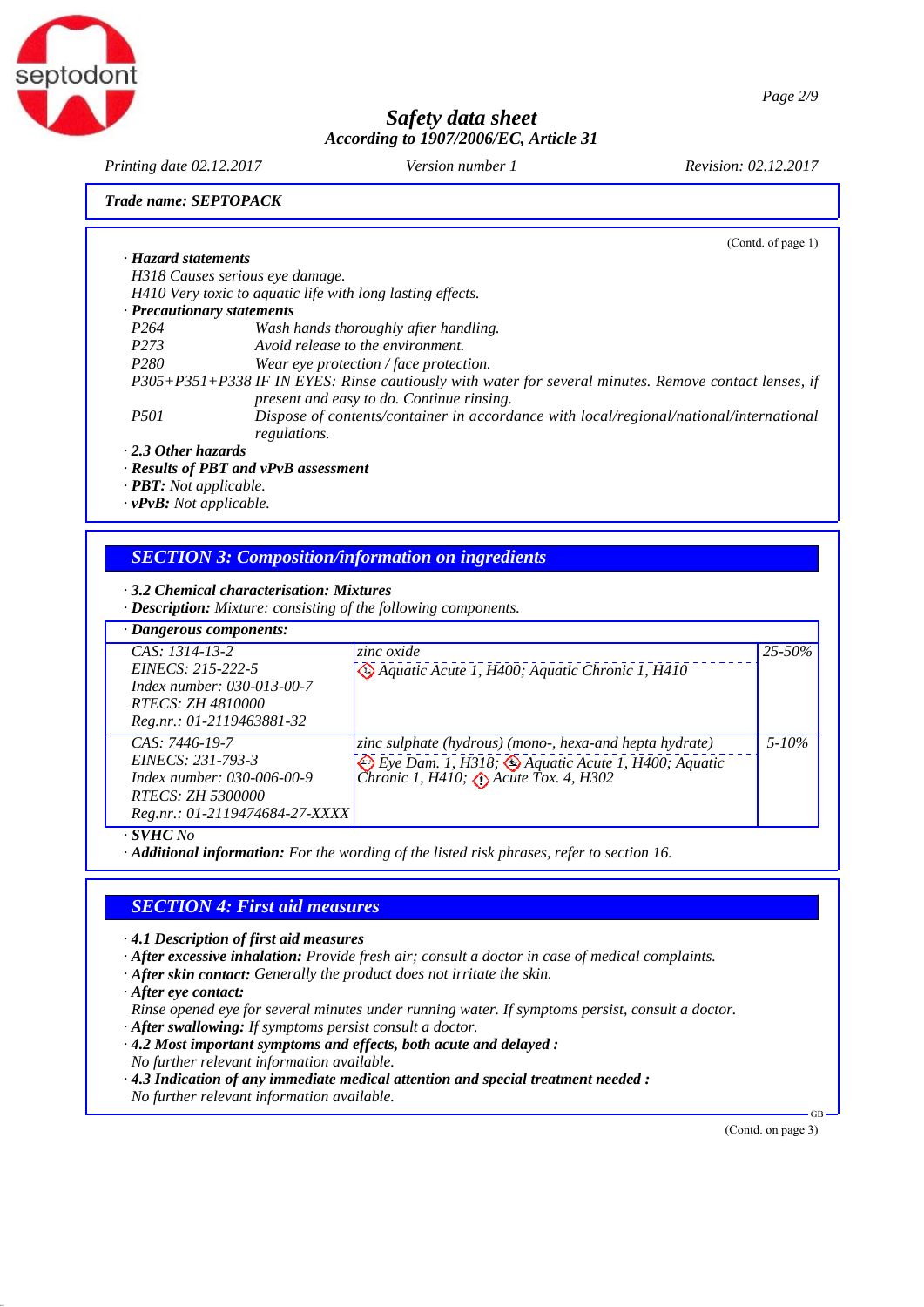

*Printing date 02.12.2017 Revision: 02.12.2017 Version number 1*

*Trade name: SEPTOPACK*

(Contd. of page 2)

GB

## *SECTION 5: Firefighting measures*

*· 5.1 Suitable extinguishing agents:*

*CO2, powder or water spray. Fight larger fires with water spray or alcohol resistant foam.*

- *· 5.2 Special hazards arising from the substance or mixture : No further relevant information available.*
- *· 5.3 Advice for firefighters*

*· Protective equipment: No special measures required.*

# *SECTION 6: Accidental release measures*

- *· 6.1 Personal precautions, protective equipment and emergency procedures : Not required.*
- *· 6.2 Environmental precautions: Inform respective authorities in case of seepage into water course or sewage system. Do not allow the product to enter sewers/ surface water or ground water.*
- *· 6.3 Methods and material for containment and cleaning up: Pick up mechanically.*
- *· 6.4 Reference to other sections : See Section 7 for information on safe handling. See Section 8 for information on personal protective equipment. See Section 13 for disposal information.*

# *SECTION 7: Handling and storage*

*· 7.1 Precautions for safe handling : No special precautions are necessary if used correctly.*

- *· Information about fire and explosion protection: No special measures required.*
- *· 7.2 Conditions for safe storage, including any incompatibilities*
- *· Storage:*
- *· Requirements to be met by storerooms and receptacles: No special requirements.*
- *· Information about storage in one common storage facility: Not required.*
- *· Further information about storage conditions:*
- *Keep away from moisture*
- *Keep container tightly sealed.*
- *· 7.3 Specific end use(s) : No further relevant information available.*

# *SECTION 8: Exposure controls/personal protection*

*· Additional information about design of technical facilities: No further data; see section 7.*

*· 8.1 Control parameters*

| $\cdot$ Ingredients with limit values that require monitoring at the workplace: |                                                                                                                              |  |
|---------------------------------------------------------------------------------|------------------------------------------------------------------------------------------------------------------------------|--|
| CAS: 1314-13-2 zinc oxide (25-50%)                                              |                                                                                                                              |  |
|                                                                                 | $\boxed{\text{MAX (Switzerland)} \begin{bmatrix} Short-term value: 3 a mg/m^3 \\ Long-term value: 3 a mg/m^3 \end{bmatrix}}$ |  |
|                                                                                 |                                                                                                                              |  |
|                                                                                 | (Rauch)                                                                                                                      |  |
| CAS: 7446-19-7 zinc sulphate (hydrous) (mono-, hexa-and hepta hydrate) (5-10%)  |                                                                                                                              |  |
| MAK (Switzerland)                                                               | Short-term value: $0.4a$ 4e mg/m <sup>3</sup>                                                                                |  |
|                                                                                 | Long-term value: $0.1a$ 2e mg/m <sup>3</sup>                                                                                 |  |
|                                                                                 | SSc; als Zn                                                                                                                  |  |
|                                                                                 | (Contd. on page 4)                                                                                                           |  |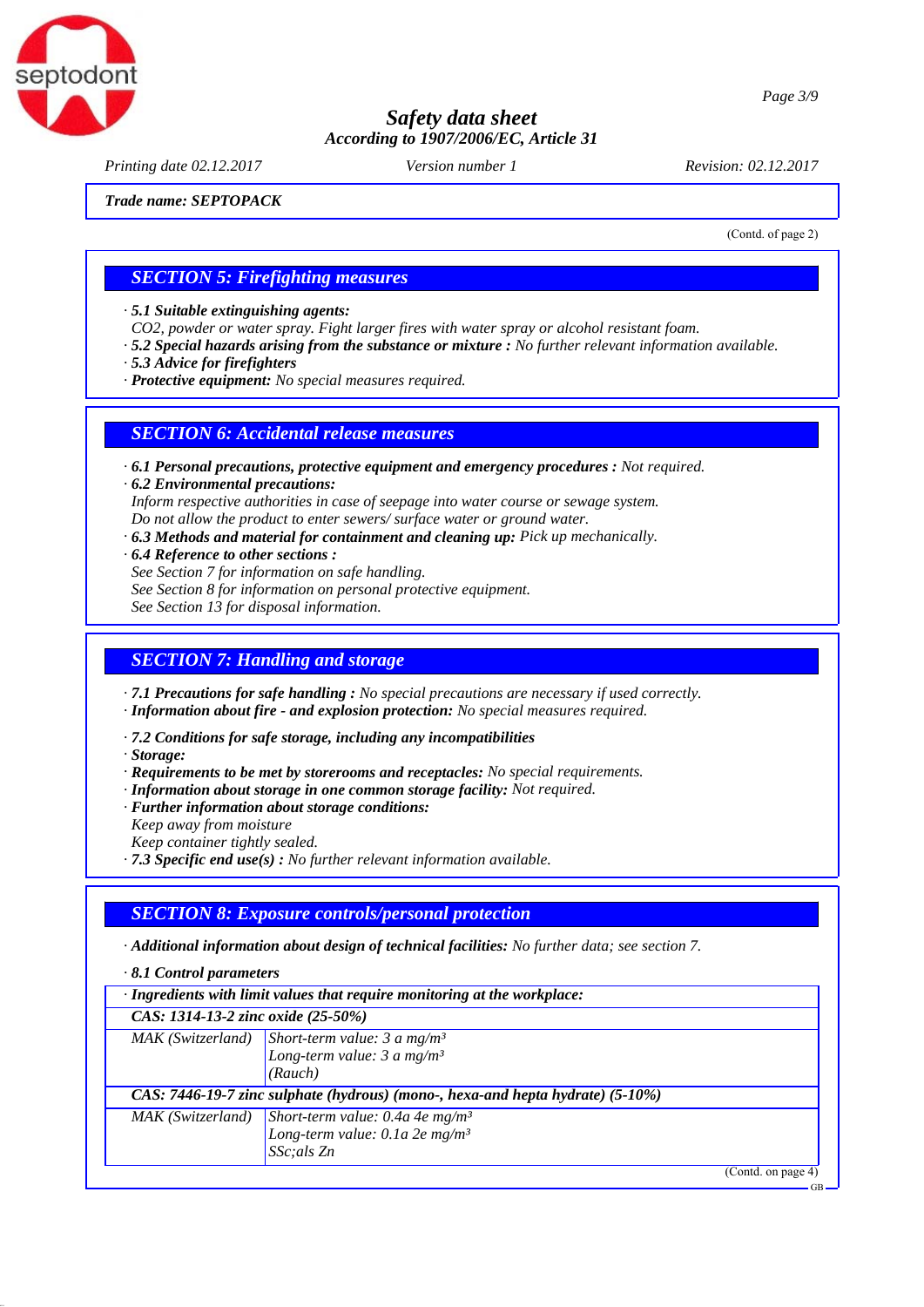

*Printing date 02.12.2017 Revision: 02.12.2017 Version number 1*

*Trade name: SEPTOPACK*

|                                             |                                                                                             | (Contd. of page 3) |  |  |
|---------------------------------------------|---------------------------------------------------------------------------------------------|--------------------|--|--|
| CAS: 1309-37-1 diiron trioxide $(<0.1\%)$   |                                                                                             |                    |  |  |
|                                             | WEL (Great Britain) Short-term value: $10^*$ mg/m <sup>3</sup>                              |                    |  |  |
|                                             | Long-term value: $5 * 10 ** 4***$ mg/m <sup>3</sup>                                         |                    |  |  |
|                                             | *fume (as Fe), **total respirable, *** respirable                                           |                    |  |  |
| MAK (Switzerland)                           | <i>Long-term value:</i> 3 a mg/m <sup>3</sup>                                               |                    |  |  |
| · Additional information:                   |                                                                                             |                    |  |  |
|                                             | The most current valid lists have been used as a basis for the production of this document. |                    |  |  |
| $\cdot$ 8.2 Exposure controls               |                                                                                             |                    |  |  |
| · Personal protective equipment:            |                                                                                             |                    |  |  |
| · General protective and hygienic measures: |                                                                                             |                    |  |  |
|                                             | Keep away from food, beverages and petfood.                                                 |                    |  |  |
|                                             | Immediately remove all soiled and contaminated clothing                                     |                    |  |  |
|                                             | Wash hands before breaks and at the end of work.                                            |                    |  |  |
| Avoid all contact with the eyes.            |                                                                                             |                    |  |  |
|                                             | Avoid contact with the eyes and skin.                                                       |                    |  |  |
| · Respiratory protection: Not required.     |                                                                                             |                    |  |  |
| · Protection of hands: Not required.        |                                                                                             |                    |  |  |
| $\cdot$ Gloves material : -                 |                                                                                             |                    |  |  |
| $\cdot$ Eye protection:                     |                                                                                             |                    |  |  |
|                                             | Tightly sealed goggles                                                                      |                    |  |  |

# *SECTION 9: Physical and chemical properties*

| · 9.1 Information on basic physical and chemical properties |  |  |  |
|-------------------------------------------------------------|--|--|--|
|                                                             |  |  |  |

*· General Information*

| $\cdot$ Appearance:                      |                                               |
|------------------------------------------|-----------------------------------------------|
| Form:                                    | Solid                                         |
| Colour:                                  | According to product specification            |
| $\cdot$ Odour:                           | Characteristic                                |
| · Odour threshold:                       | Not determined.                               |
| $\cdot$ pH-value:                        | Not applicable.                               |
| Change in condition                      |                                               |
| Melting point/freezing point:            | Undetermined.                                 |
| Initial boiling point and boiling range: | Undetermined.                                 |
| · Flash point:                           | Not applicable.                               |
| $\cdot$ Flammability (solid, gas):       | Not determined.                               |
| $\cdot$ Ignition temperature:            | Not applicable.                               |
| $\cdot$ Decomposition temperature:       | Not determined.                               |
| $\cdot$ Auto-ignition temperature:       | <i>Product is not self igniting.</i>          |
| $\cdot$ Explosive properties:            | Product does not present an explosion hazard. |
| · Explosion limits:                      |                                               |
| Lower:                                   | Not determined.                               |
|                                          | (Contd. on page 5)                            |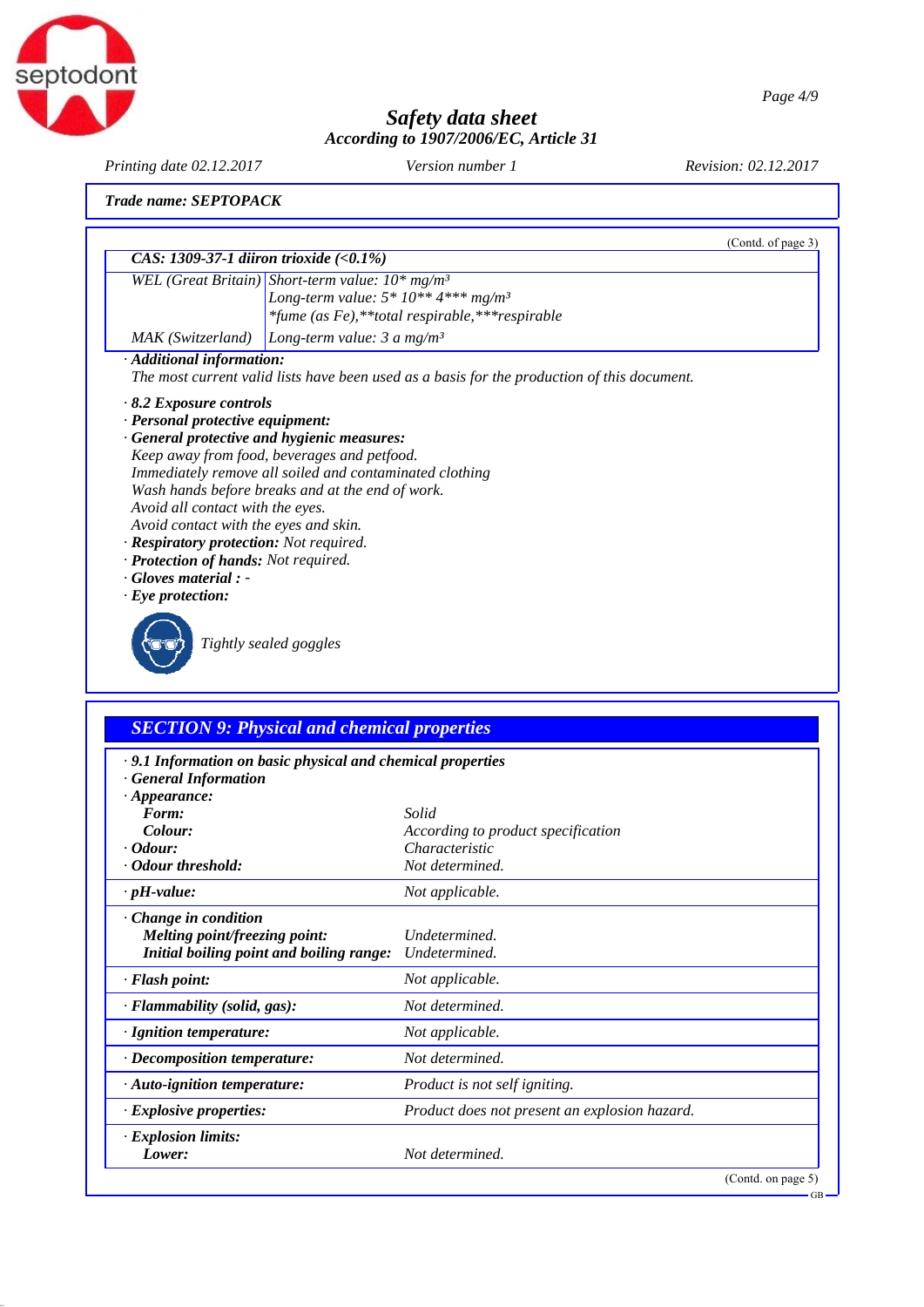

*Printing date 02.12.2017 Revision: 02.12.2017 Version number 1*

*Trade name: SEPTOPACK*

|                                                              |                                            | (Contd. of page 4) |
|--------------------------------------------------------------|--------------------------------------------|--------------------|
| <b>Upper:</b>                                                | Not determined.                            |                    |
| · Vapour pressure:                                           | Not applicable.                            |                    |
| $\cdot$ Density:                                             | Not determined.                            |                    |
| $\cdot$ Relative density :                                   | Not determined.                            |                    |
| $\cdot$ Vapour density :                                     | Not applicable.                            |                    |
| $\cdot$ Evaporation rate:                                    | Not applicable.                            |                    |
| $\cdot$ Solubility in / Miscibility with                     |                                            |                    |
| water:                                                       | <i>Insoluble.</i>                          |                    |
| · Segregation coefficient (n-octanol/water): Not determined. |                                            |                    |
| · Viscosity:                                                 |                                            |                    |
| Dynamic:                                                     | Not applicable.                            |                    |
| Kinematic:                                                   | Not applicable.                            |                    |
| · Solvent content:                                           |                                            |                    |
| $VOC$ (EC)                                                   | $0.00\%$                                   |                    |
| $\cdot$ 9.2 Other information:                               | No further relevant information available. |                    |

## *SECTION 10: Stability and reactivity*

*· 10.1 Reactivity No further relevant information available.*

*· 10.2 Chemical stability*

- *· Thermal decomposition / conditions to be avoided: No decomposition if used according to specifications.*
- *· 10.3 Possibility of hazardous reactions : No dangerous reactions known.*

*· 10.4 Conditions to avoid : No further relevant information available.*

- *· 10.5 Incompatible materials: No further relevant information available.*
- *· 10.6 Hazardous decomposition products: No dangerous decomposition products known.*

## *SECTION 11: Toxicological information*

*· 11.1 Information on toxicological effects*

*· Acute toxicity Based on available data, the classification criteria are not met.*

*· LD/LC50 values relevant for classification:*

*CAS: 1314-13-2 zinc oxide*

*Oral LD50 7,950 mg/kg (mouse)*

*CAS: 7446-19-7 zinc sulphate (hydrous) (mono-, hexa-and hepta hydrate)*

*Oral LD50 2,150 mg/kg (rat)*

*· Primary irritant effect:*

*· On the skin: Based on available data, the classification criteria are not met.*

*· On the eyes:*

*Causes serious eye damage.*

*· Respiratory or skin sensitization Based on available data, the classification criteria are not met.*

*· CMR effects (carcinogenicity, mutagenicity and toxicity for reproduction)*

*· Germ cell mutagenicity Based on available data, the classification criteria are not met.*

*· Carcinogenicity Based on available data, the classification criteria are not met.*

*· Reproductive toxicity Based on available data, the classification criteria are not met.*

*· STOT-single exposure Based on available data, the classification criteria are not met.*

*· STOT-repeated exposure Based on available data, the classification criteria are not met.*

(Contd. on page 6)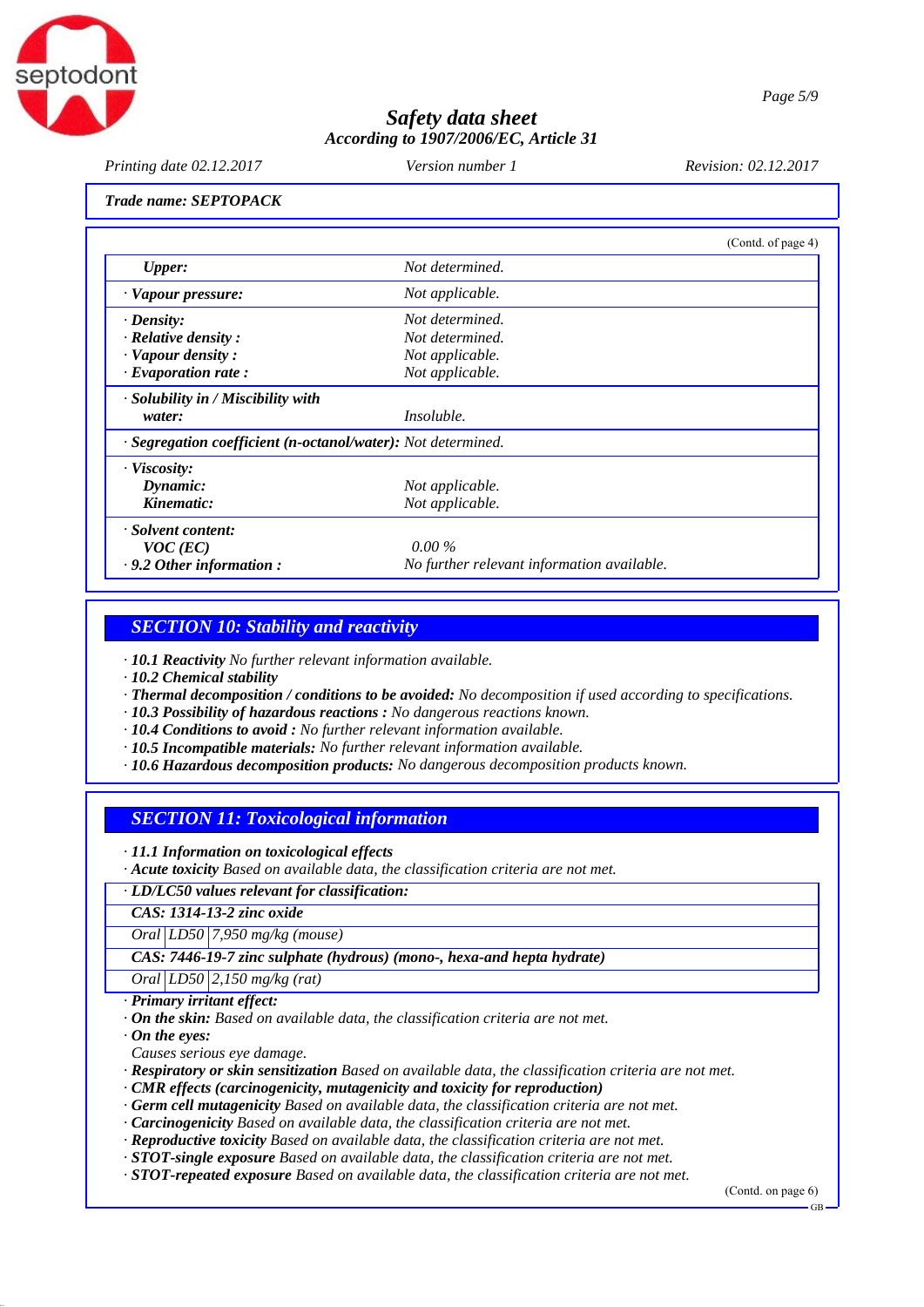



*Printing date 02.12.2017 Revision: 02.12.2017 Version number 1*

(Contd. of page 5)

*Trade name: SEPTOPACK*

*· Aspiration hazard Based on available data, the classification criteria are not met.*

#### *SECTION 12: Ecological information*

- *· 12.1 Toxicity*
- *· Aquatic toxicity: No further relevant information available.*
- *· 12.2 Persistence and degradability : No further relevant information available.*
- *· 12.3 Bioaccumulative potential : No further relevant information available.*
- *· 12.4 Mobility in soil : No further relevant information available.*
- *· Ecotoxical effects:*
- *· Remark: Very toxic for fish*
- *· Additional ecological information:*
- *· General notes:*

*Water hazard class 2 (German Regulation) (Self-assessment): hazardous for water*



*Do not allow product to reach ground water, water course or sewage system.*

*Danger to drinking water if even small quantities leak into the ground. Also poisonous for fish and plankton in water bodies. Very toxic for aquatic organisms*

- 
- *· 12.5 Results of PBT and vPvB assessment*
- *· PBT: Not applicable.*
- *· vPvB: Not applicable.*
- *· 12.6 Other adverse effects : No further relevant information available.*

# *SECTION 13: Disposal considerations*

- *· 13.1 Waste treatment methods*
- *· Recommendation :*



*Must not be disposed of together with household garbage. Do not allow product to reach sewage system.*

#### *· European waste catalogue*

*HP 14 Ecotoxic*

- *· Uncleaned packaging:*
- *· Recommendation: Disposal must be made according to official regulations.*

# *SECTION 14: Transport information*

*· 14.1 UN-Number*

*· ADR, IMDG, IATA UN3077*

(Contd. on page 7)

GB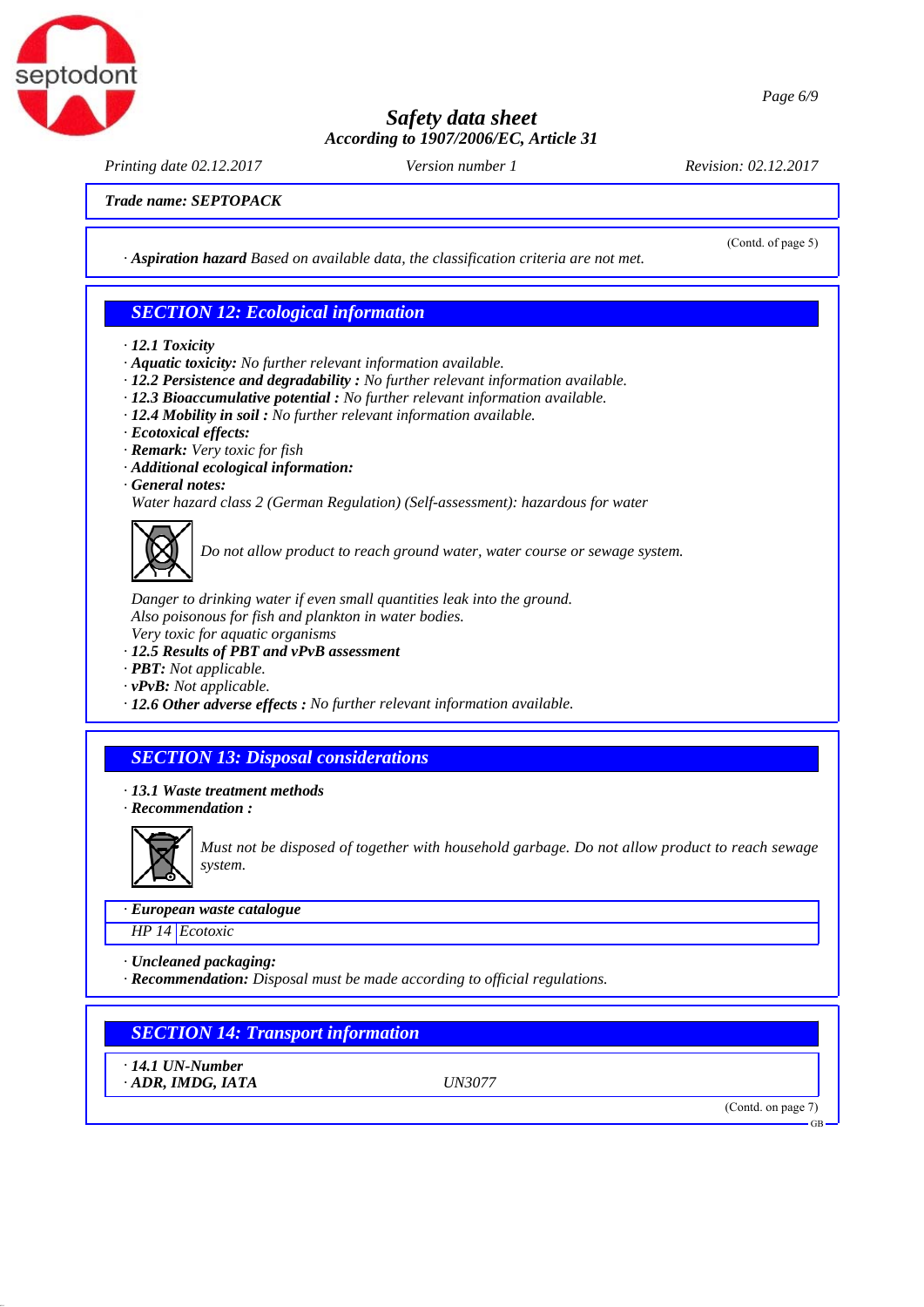

*Page 7/9*

(Contd. of page 6)

# *Safety data sheet According to 1907/2006/EC, Article 31*

*Printing date 02.12.2017 Revision: 02.12.2017 Version number 1*

*· IATA*

◢

*Trade name: SEPTOPACK · 14.2 UN proper shipping name · ADR UN3077 ENVIRONMENTALLY HAZARDOUS SUBSTANCE, SOLID, N.O.S. (zinc sulphate (hydrous) (mono-, hexa-and hepta hydrate), zinc oxide) · IMDG ENVIRONMENTALLY HAZARDOUS SUBSTANCE, SOLID, N.O.S. (zinc sulphate (hydrous) (mono-, hexa-and hepta hydrate), zinc oxide), MARINE POLLUTANT · IATA ENVIRONMENTALLY HAZARDOUS SUBSTANCE, SOLID, N.O.S. (zinc sulphate (hydrous) (mono-, hexa-and hepta hydrate), zinc oxide) · 14.3 Transport hazard class(es) · ADR*  $\boldsymbol{\mathcal{A}}$ *· Class 9 (M7) Miscellaneous dangerous substances and articles. · Label 9 · IMDG* A

# *· Class 9 Miscellaneous dangerous substances and articles. · Label 9 · Class 9 Miscellaneous dangerous substances and articles. · Label 9*

| · 14.4 Packing group<br>· ADR, IMDG, IATA | Ш                                                                                                                                |
|-------------------------------------------|----------------------------------------------------------------------------------------------------------------------------------|
| $\cdot$ 14.5 Environmental hazards:       | Product contains environmentally hazardous substances:<br>zinc oxide, zinc sulphate (hydrous) (mono-, hexa-and hepta<br>hydrate) |
| $\cdot$ Marine pollutant:                 | Yes<br>Symbol (fish and tree)                                                                                                    |
| $\cdot$ Special marking (ADR):            | Symbol (fish and tree)                                                                                                           |
| $\cdot$ 14.6 Special precautions for user | Warning: Miscellaneous dangerous substances and<br><i>articles.</i>                                                              |
| $\cdot$ Danger code (Kemler):             | 60                                                                                                                               |
| · EMS Number:                             | $F-A.S-A$                                                                                                                        |
| · Stowage Category                        | A                                                                                                                                |
|                                           | $C_{out}$ and $m_{max}$                                                                                                          |

(Contd. on page 8)

GB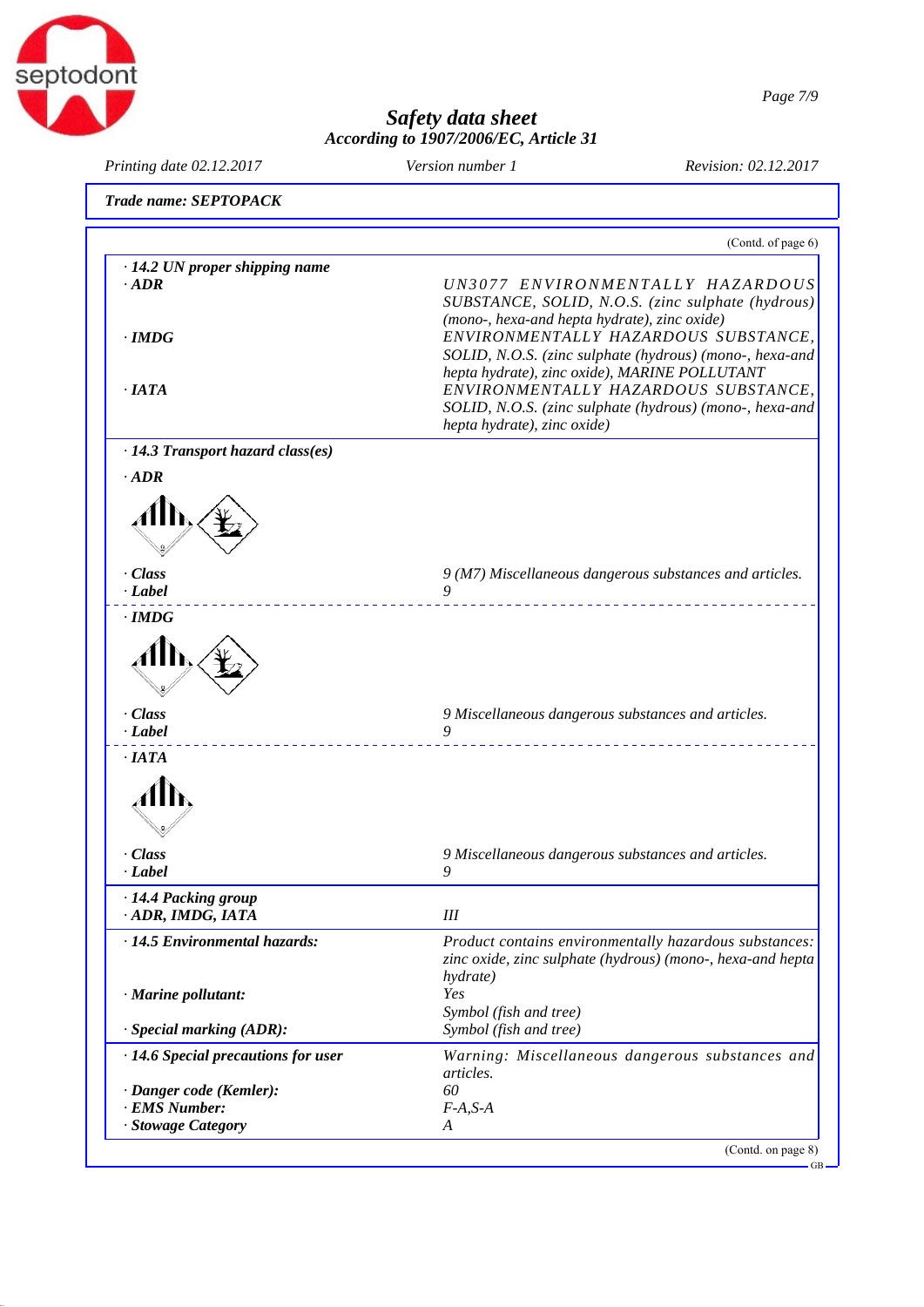

GB

# *Safety data sheet According to 1907/2006/EC, Article 31*

*Printing date 02.12.2017 Revision: 02.12.2017 Version number 1*

#### *Trade name: SEPTOPACK*

|                                                         | (Contd. of page 7)                                                        |
|---------------------------------------------------------|---------------------------------------------------------------------------|
| · Stowage Code                                          | SW23 When transported in BK3 bulk container, see<br>7.6.2.12 and 7.7.3.9. |
| $\cdot$ 14.7 Transport in bulk according to Annex II of |                                                                           |
| <b>Marpol and the IBC Code</b>                          | Not applicable.                                                           |
| · Transport/Additional information:                     |                                                                           |
| $\cdot$ ADR                                             |                                                                           |
| $\cdot$ Limited quantities (LQ)                         | $5 \ kg$                                                                  |
| $\cdot$ Excepted quantities (EQ)                        | Code: El                                                                  |
|                                                         | Maximum net quantity per inner packaging: 30 g                            |
|                                                         | Maximum net quantity per outer packaging: 1000 g                          |
| · Transport category                                    | 3                                                                         |
| · Tunnel restriction code                               | E                                                                         |
| $\cdot$ IMDG                                            |                                                                           |
| $\cdot$ Limited quantities (LQ)                         | $5 \ kg$                                                                  |
| $\cdot$ Excepted quantities (EQ)                        | Code: E1                                                                  |
|                                                         | Maximum net quantity per inner packaging: 30 g                            |
|                                                         | Maximum net quantity per outer packaging: 1000 g                          |
| · UN "Model Regulation":                                | UN 3077 ENVIRONMENTALLY HAZARDOUS                                         |
|                                                         | SUBSTANCE, SOLID, N.O.S. (ZINC SULPHATE                                   |
|                                                         | (HYDROUS) (MONO-, HEXA-AND HEPTA HYDRATE),                                |
|                                                         | ZINC OXIDE), 9, III                                                       |

# *SECTION 15: Regulatory information*

*· 15.1 Safety, health and environmental regulations/legislation specific for the substance or mixture*

*· Directive 2012/18/EU*

- *· Named dangerous substances ANNEX I None of the ingredients is listed.*
- *· Seveso category E1 Hazardous to the Aquatic Environment*
- *· Qualifying quantity (tonnes) for the application of lower-tier requirements 100 t*
- *· Qualifying quantity (tonnes) for the application of upper-tier requirements 200 t*
- *· 15.2 Chemical safety assessment: A Chemical Safety Assessment has not been carried out.*

# *SECTION 16: Other information*

*This information is based on our present knowledge. However, this shall not constitute a guarantee for any specific product features and shall not establish a legally valid contractual relationship.*

| · Relevant phrases                                         |                                                         |  |  |
|------------------------------------------------------------|---------------------------------------------------------|--|--|
| H302 Harmful if swallowed.                                 |                                                         |  |  |
| H318 Causes serious eye damage.                            |                                                         |  |  |
| H400 Very toxic to aquatic life.                           |                                                         |  |  |
| H410 Very toxic to aquatic life with long lasting effects. |                                                         |  |  |
| Classification according to Regulation (EC) No 1272/2008   |                                                         |  |  |
| Serious eye damage/eye irritation                          | The classification of the mixture is generally based on |  |  |
| Hazardous to the aquatic environment - short-term          | the calculation method using substance data             |  |  |
| (acute) aquatic hazard                                     | according to Regulation (EC) No 1272/2008.              |  |  |
| Hazardous to the aquatic environment - long-term           |                                                         |  |  |
| (chronic) aquatic hazard                                   |                                                         |  |  |
|                                                            | (Contd. on page 9)                                      |  |  |